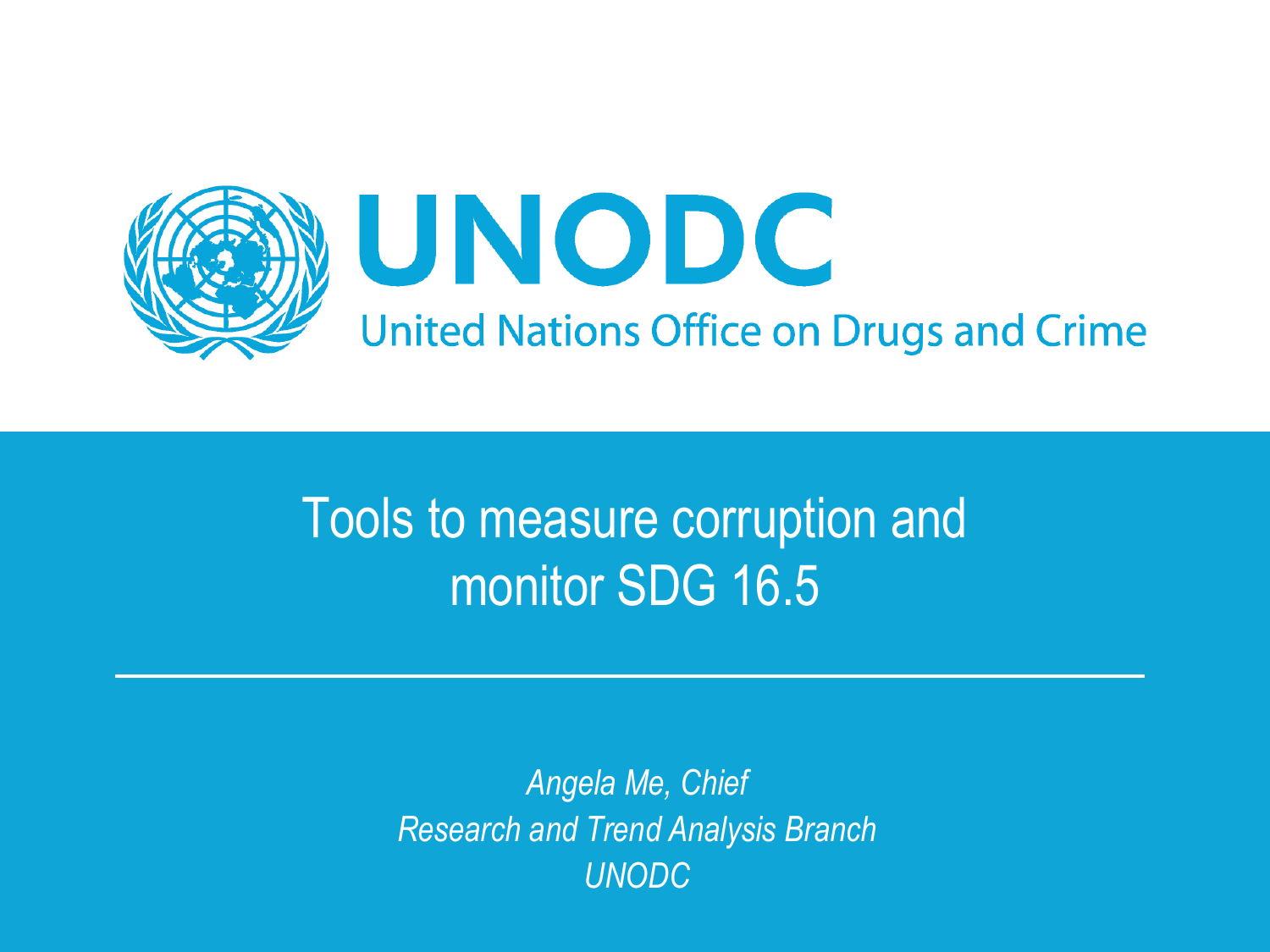



## Data, statistics, indicators for what purpose?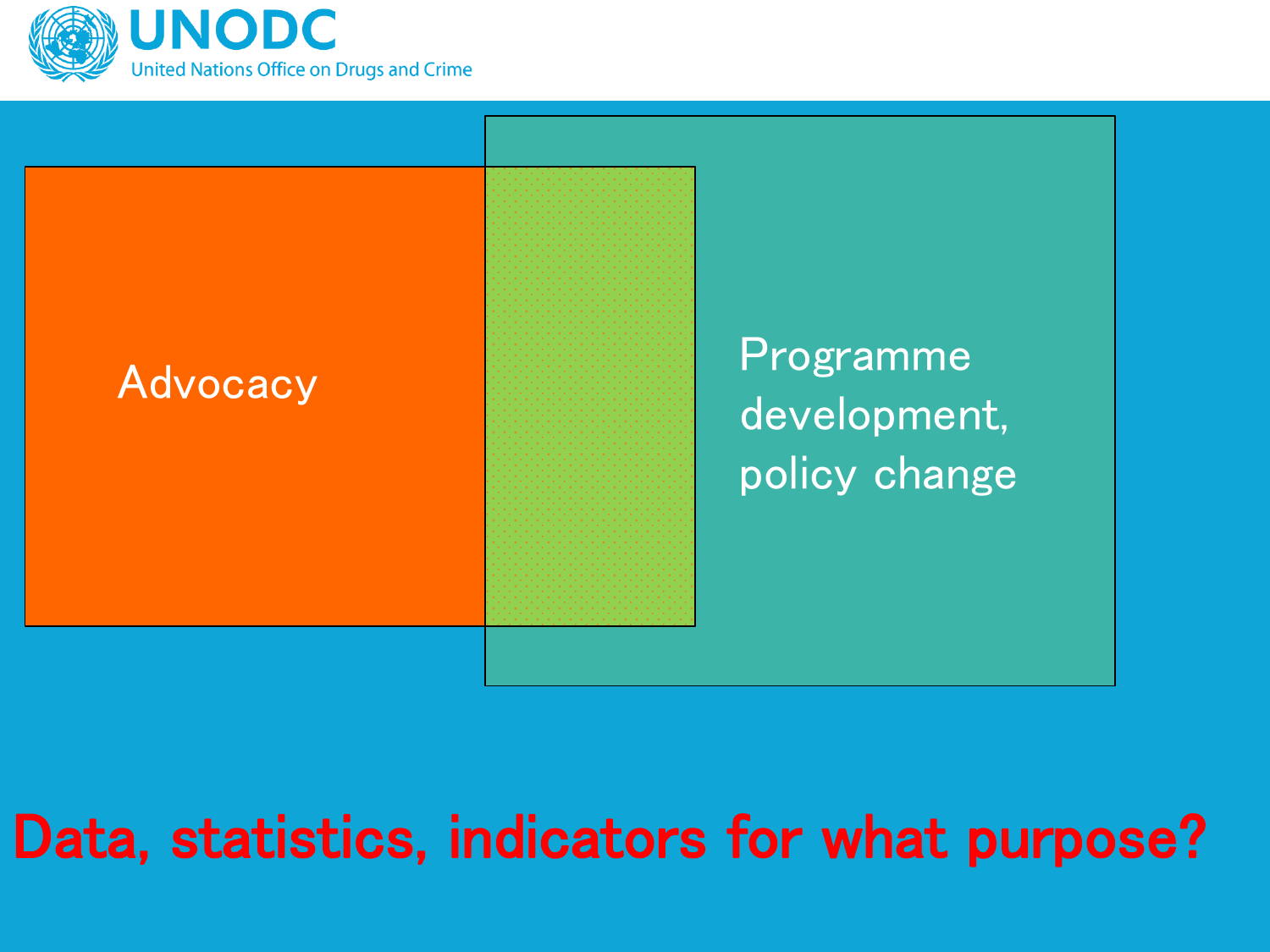

# **Perception or Experience?**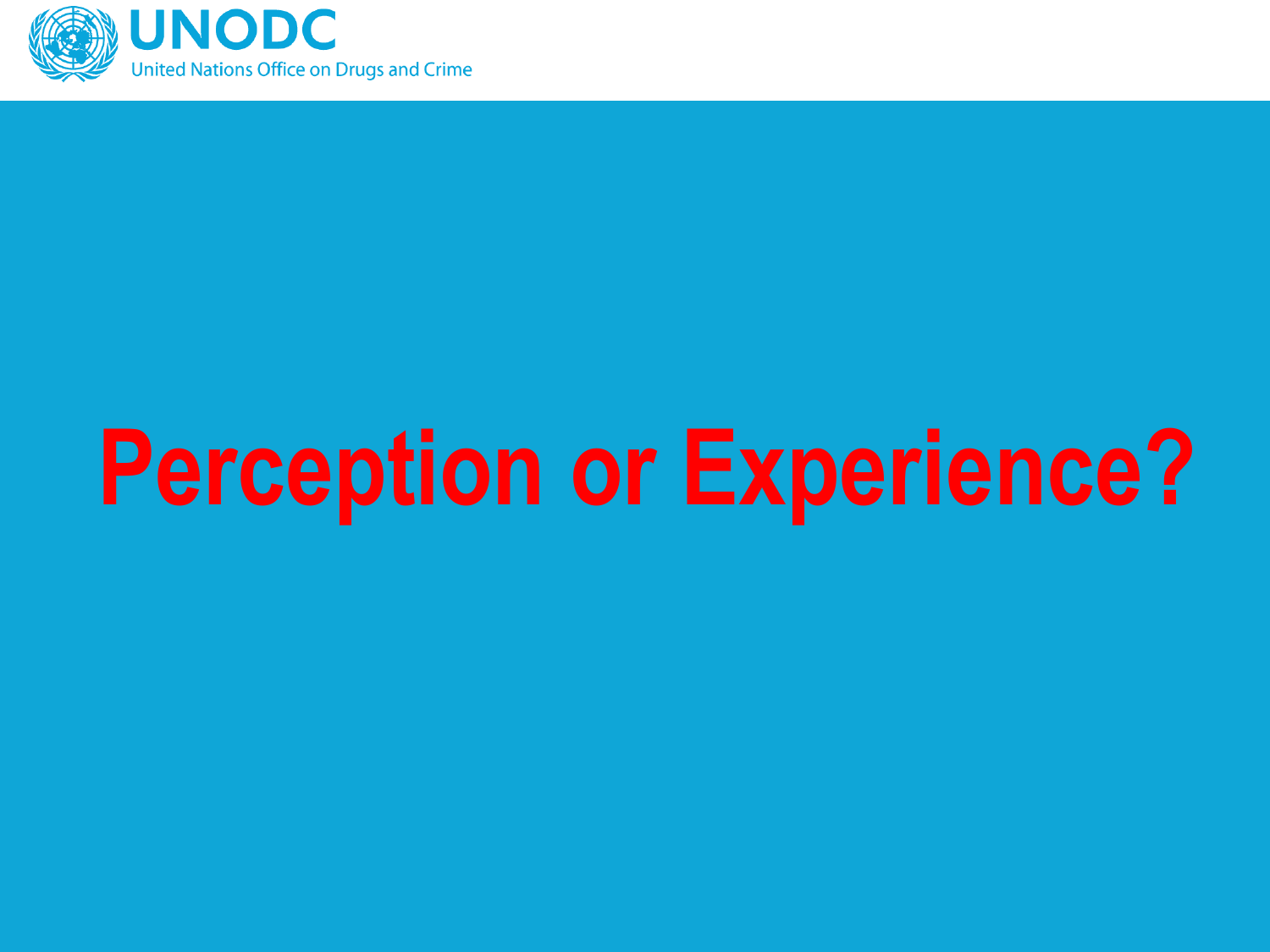

### **Western Balkans: bribery prevalence and Transp. Int.l corruption perception index (2011)**



Source: Transparency International (2011) and UNODC (2011)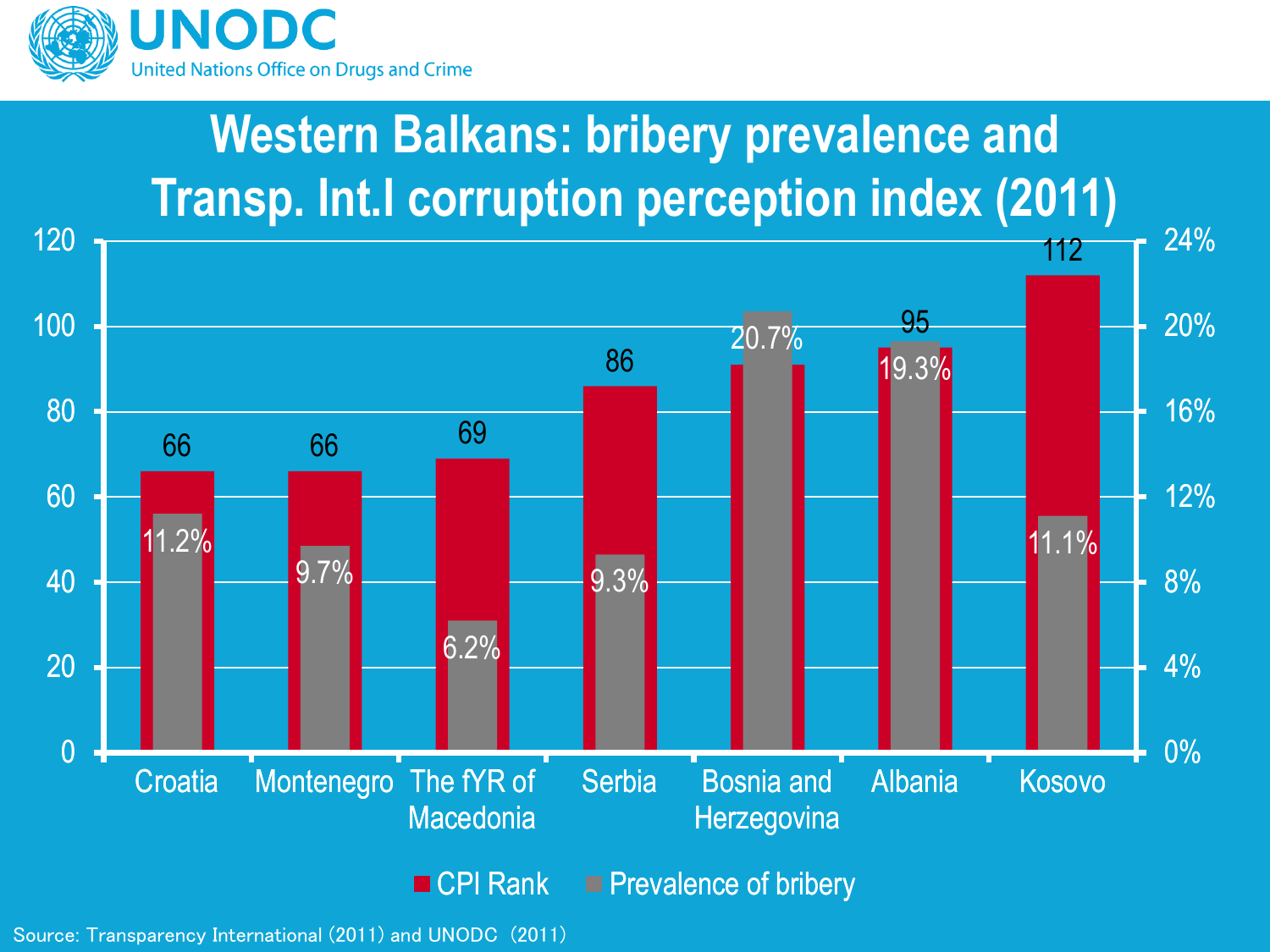



#### **Sustainable Development Goals: a target on anti-corruption under Goal 16**

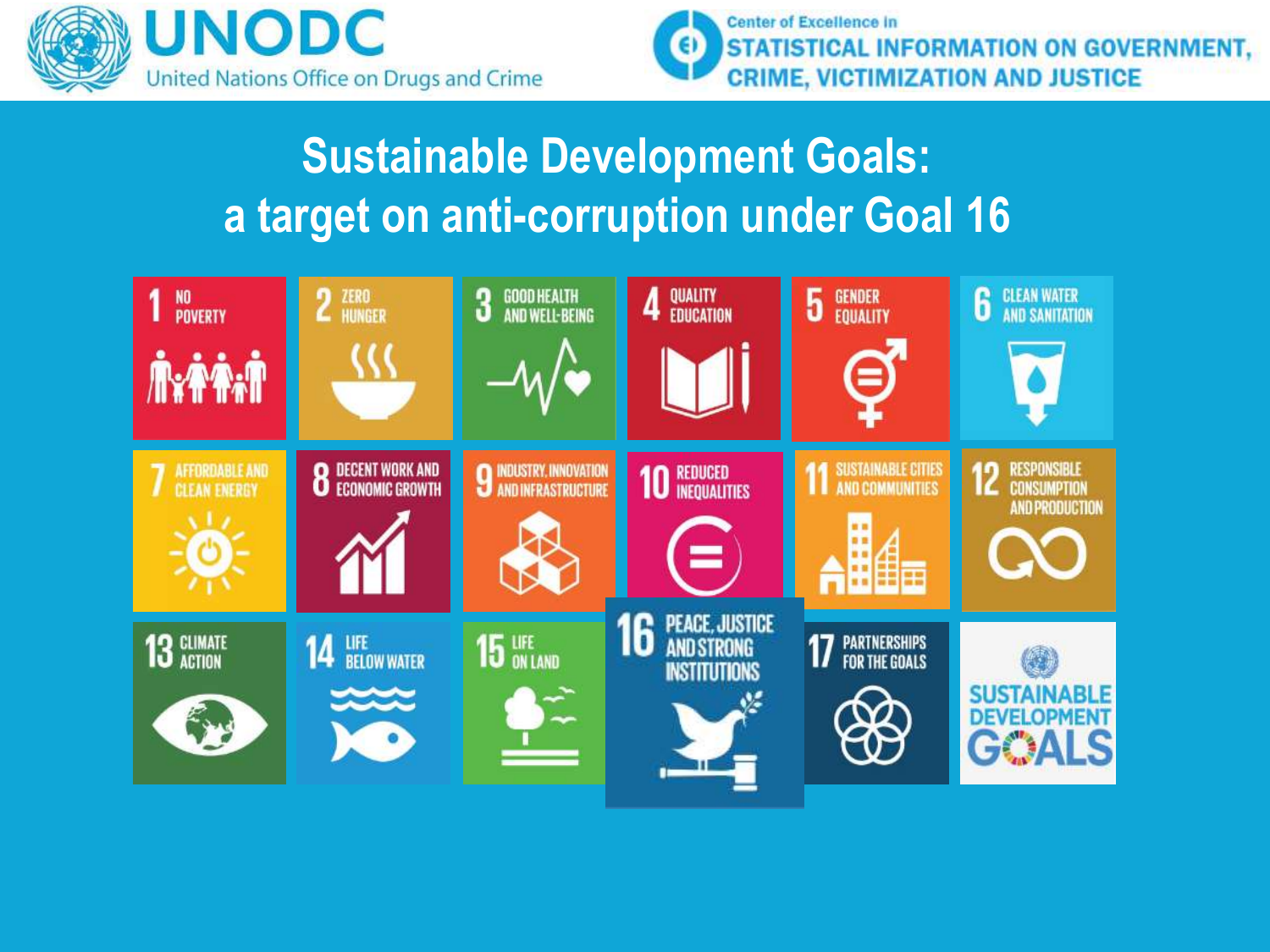

## **Target 16.5**

| Target                                                                 | <b>Indicators</b>                                                                                                                                                                                                               |
|------------------------------------------------------------------------|---------------------------------------------------------------------------------------------------------------------------------------------------------------------------------------------------------------------------------|
| 16.5 Substantially reduce corruption and<br>bribery in all their forms | 16.5.1 Proportion of persons who had at least<br>one contact with a public official and who paid<br>a bribe to a public official, or were asked for a<br>bribe by those public officials, during the<br>previous 12 months      |
|                                                                        | 16.5.2 Proportion of businesses that had at<br>least one contact with a public official and<br>that paid a bribe to a public official, or were<br>asked for a bribe by those public officials,<br>during the previous 12 months |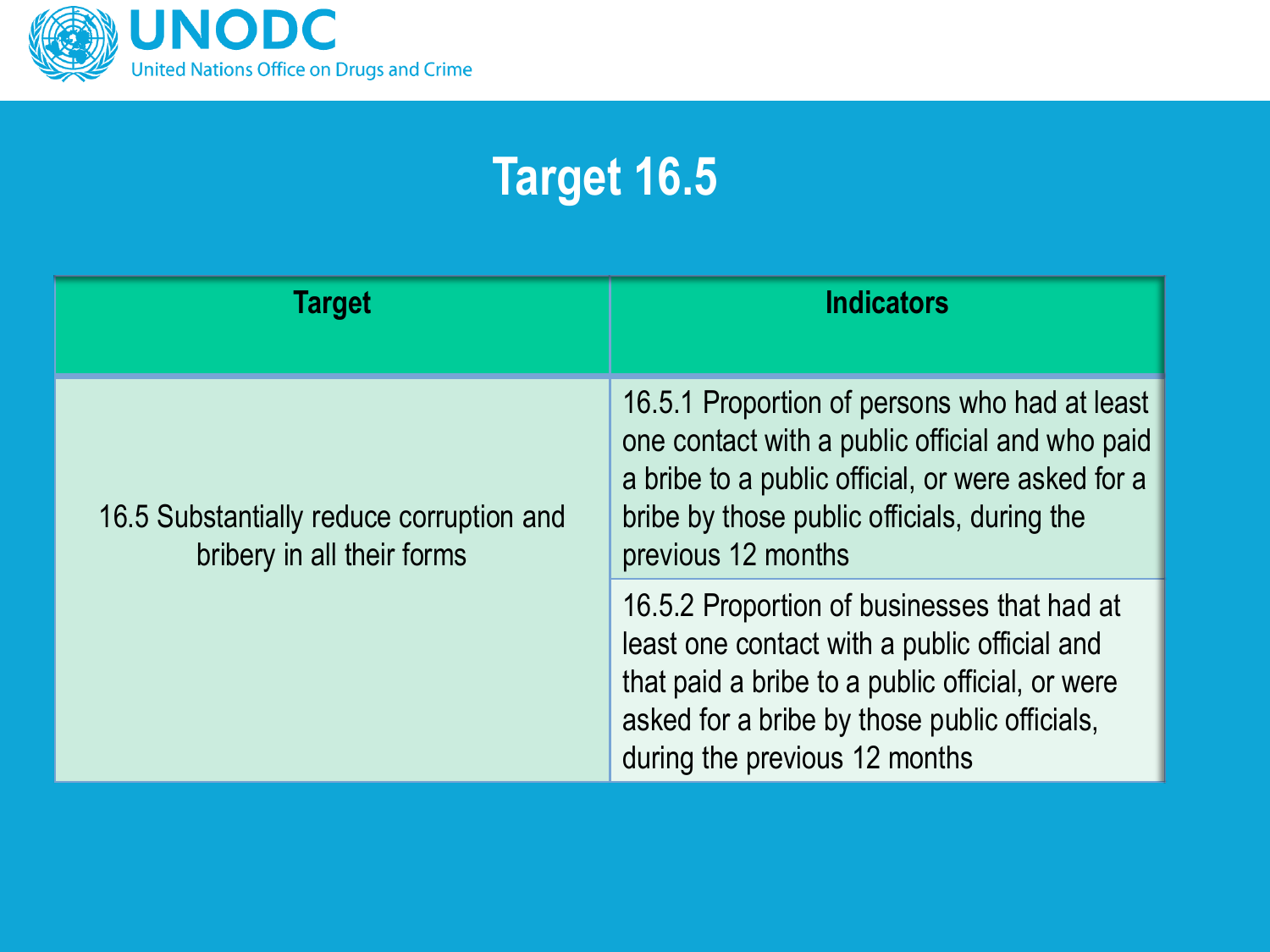

## **Western Balkans (7 countries): prevalence and frequency of bribery among businesses and the population**



While prevalence is higher for private individuals (12.5%) than businesses (10.2 %), bribe-paying businesses pay more frequently (7 x p.a) than individuals (5 x p.a.)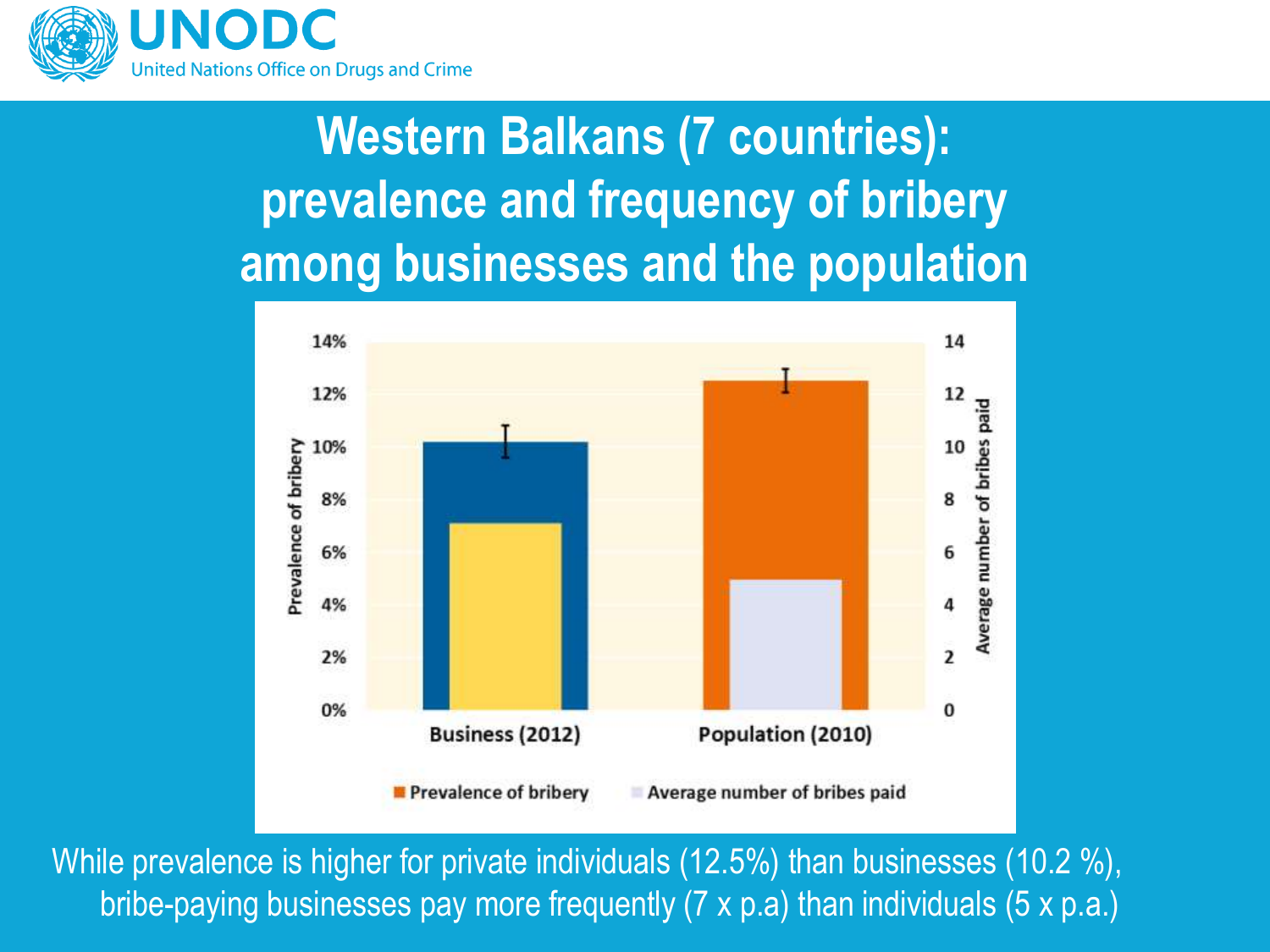

#### **UNODC approach to corruption measurement**



- Methodology adapted at national level
- Data/surveys produced by national statistical agencies and/or anti-corruption bodies in broad **consultation with national stakeholders**



- Scientifically sound methodology: focus on experience of corruption (sample survey)
- **Direct relevance for policy making**
- International comparability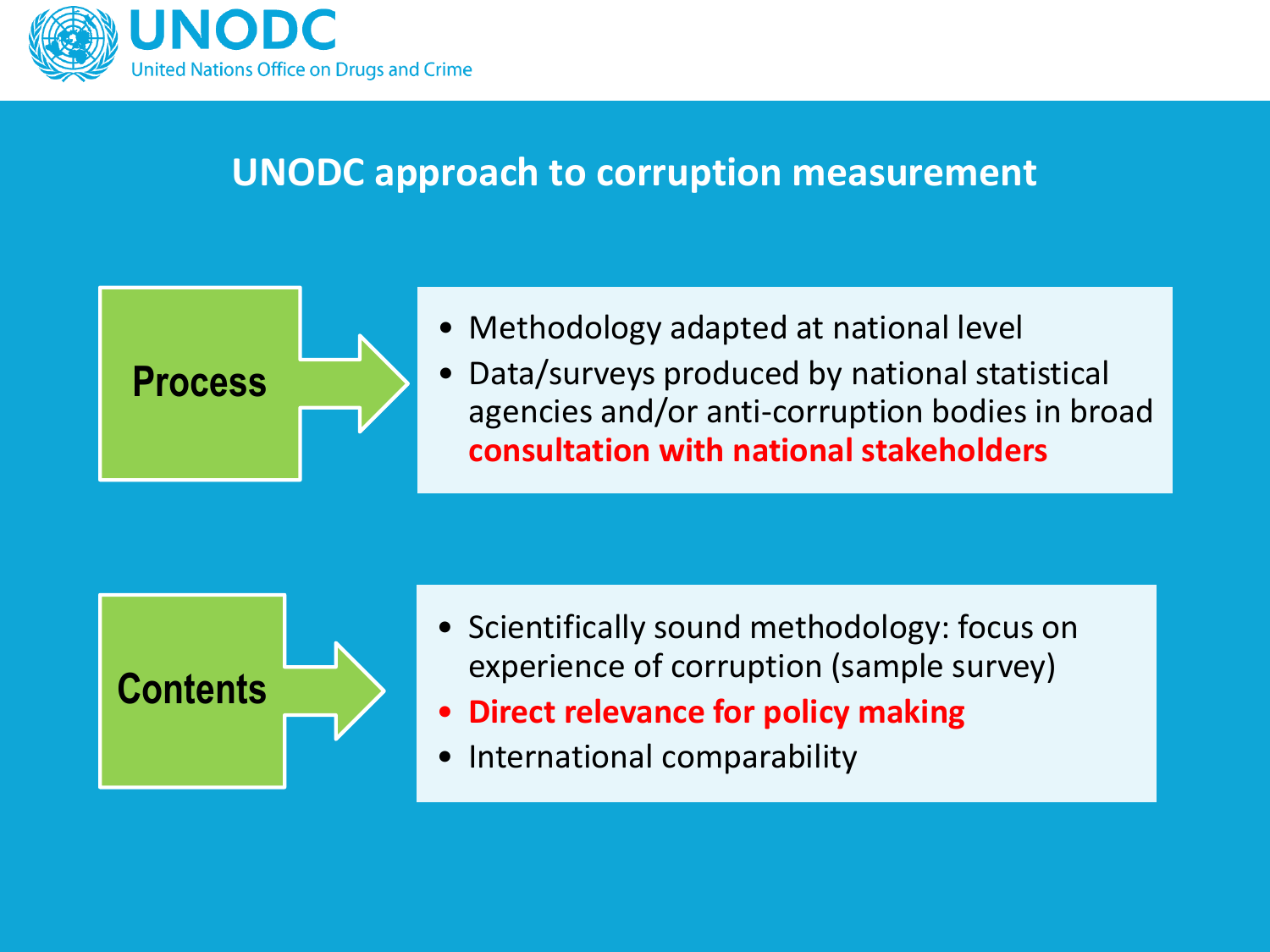

#### **UNODC experience in measuring corruption**

- Direct support to implement corruption surveys
- Technical advice for countries implementing corruption surveys/modules
- Methodological work to improve existing approaches
- In parallel, improvement of administrative data on corruption/bribery to improve understanding of criminal justice response to corruption
- In all cases, focus on experience (instead of perception)

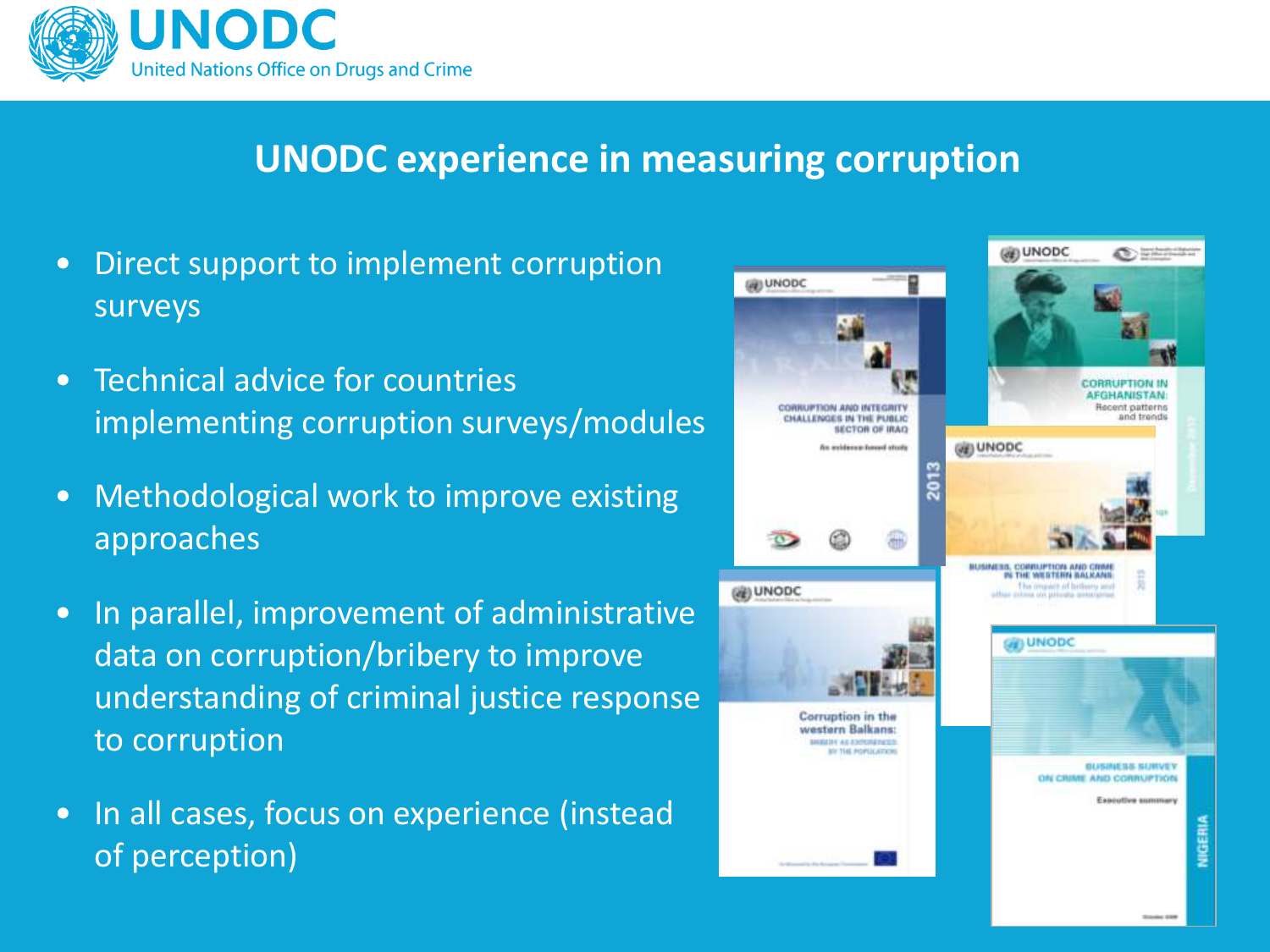

## **Example of the last released survey for Nigeria**

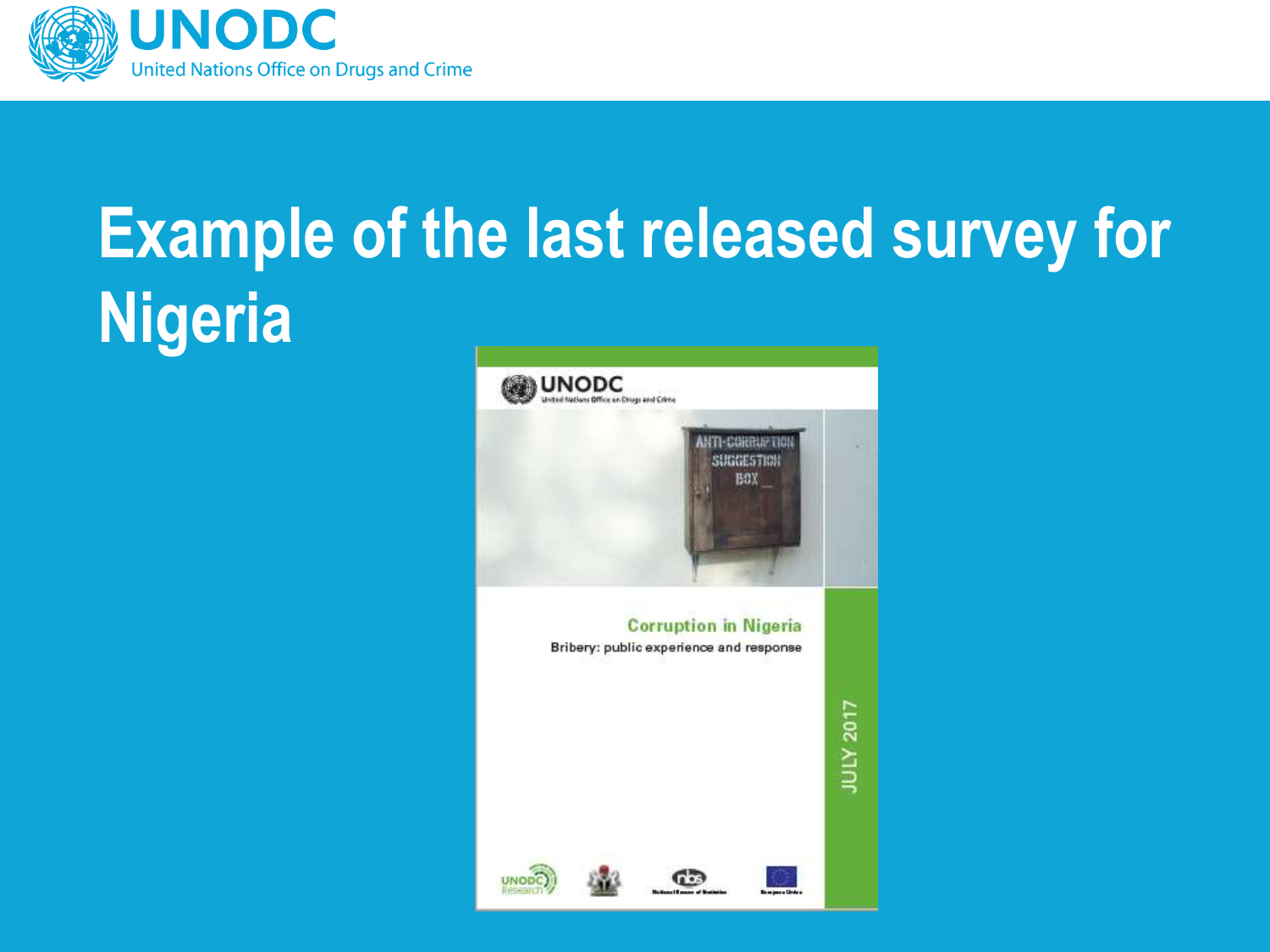

#### **14 Members in the Steering Committee + Technical Committee**

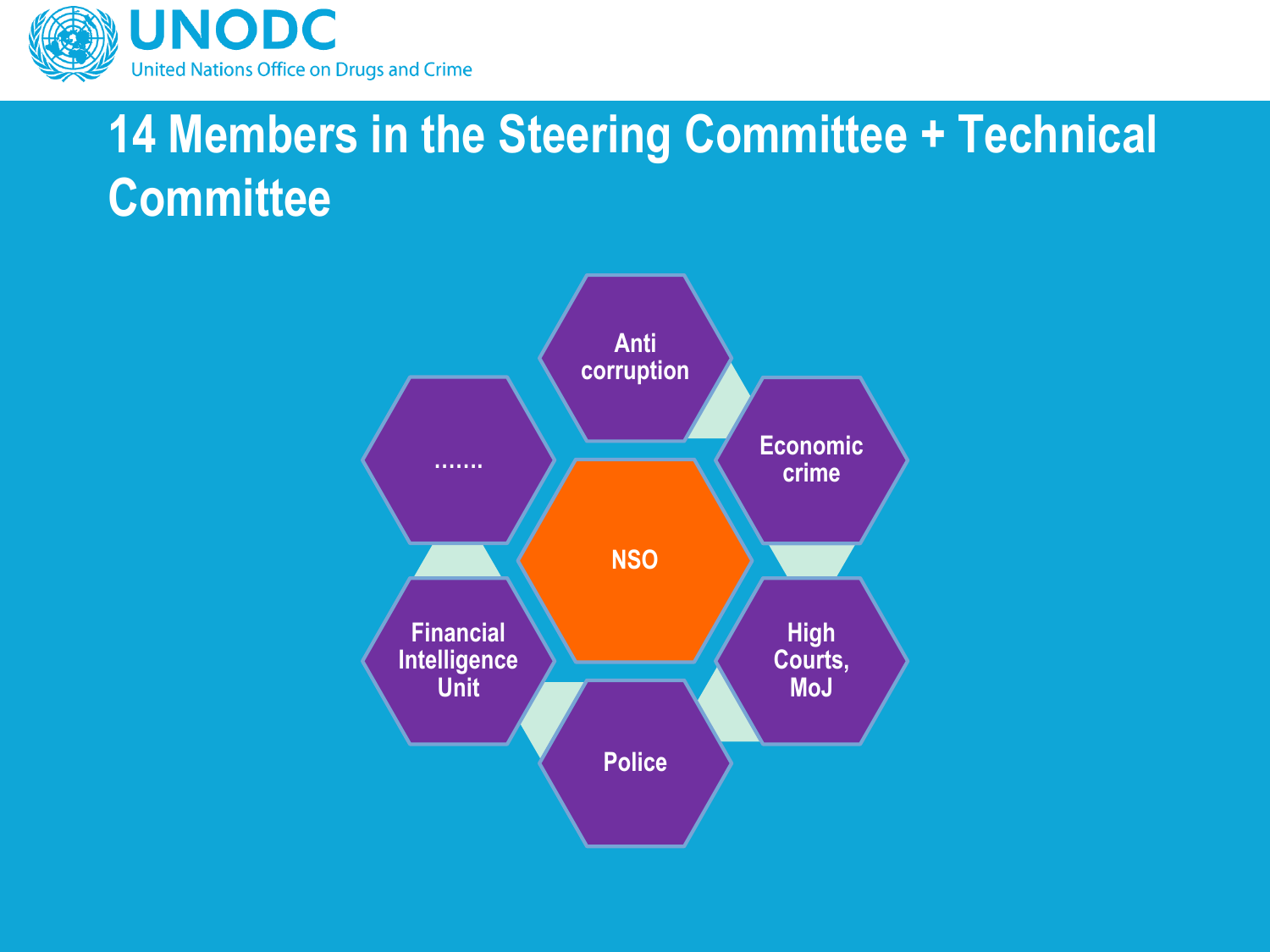

#### **Prevalence of bribery**



- 52 % of adult Nigerians had at least one contact with a public official in the 12 months before the survey
- 32.3 % of them paid a bribe or were asked to pay a bribe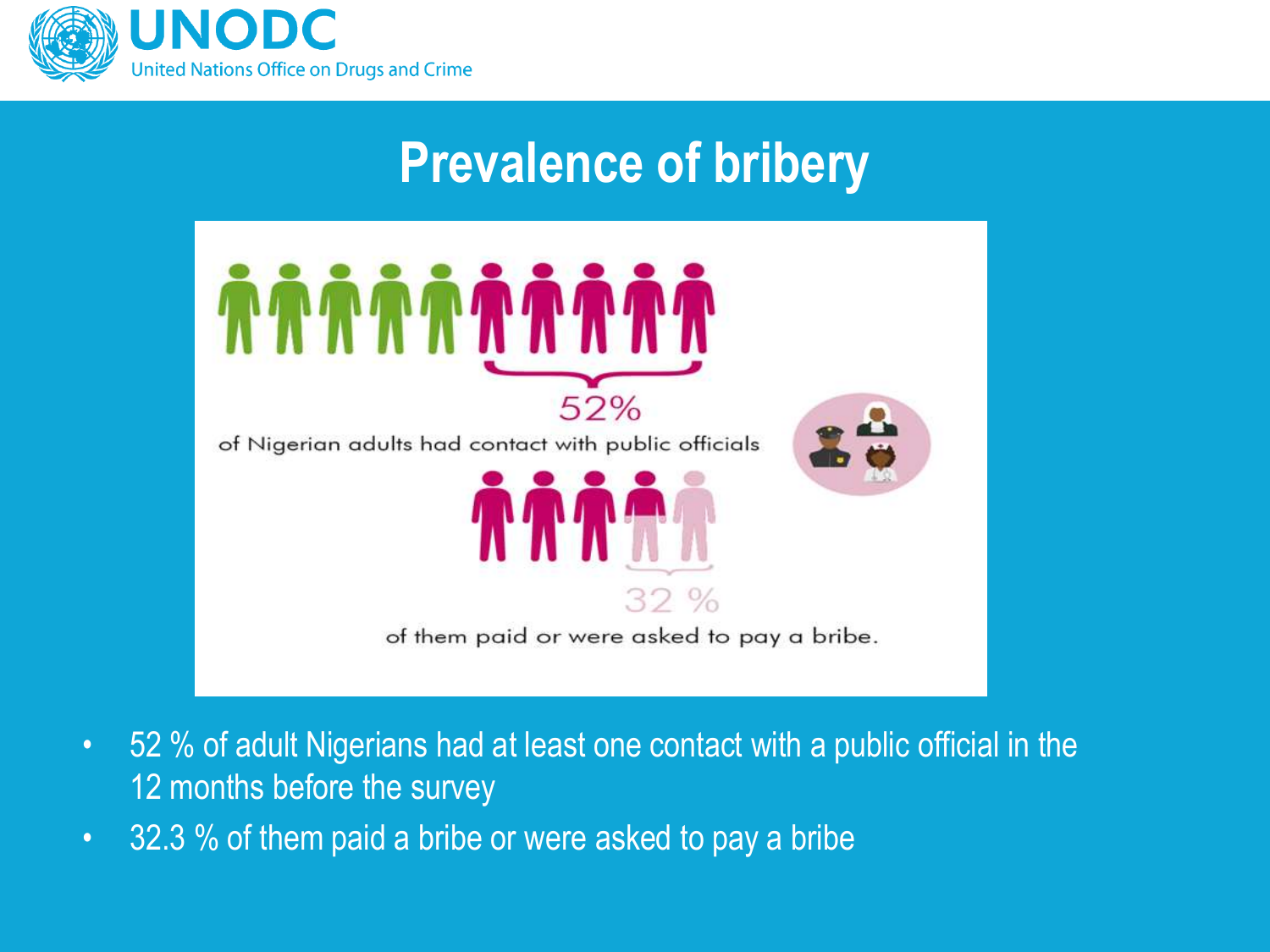

## **Prevalence of bribery by public official**



Highest prevalence rates of bribery for police officers, followed by prosecutors, judges and magistrates. Prevalence rates only in relation to persons in contact with these public officials!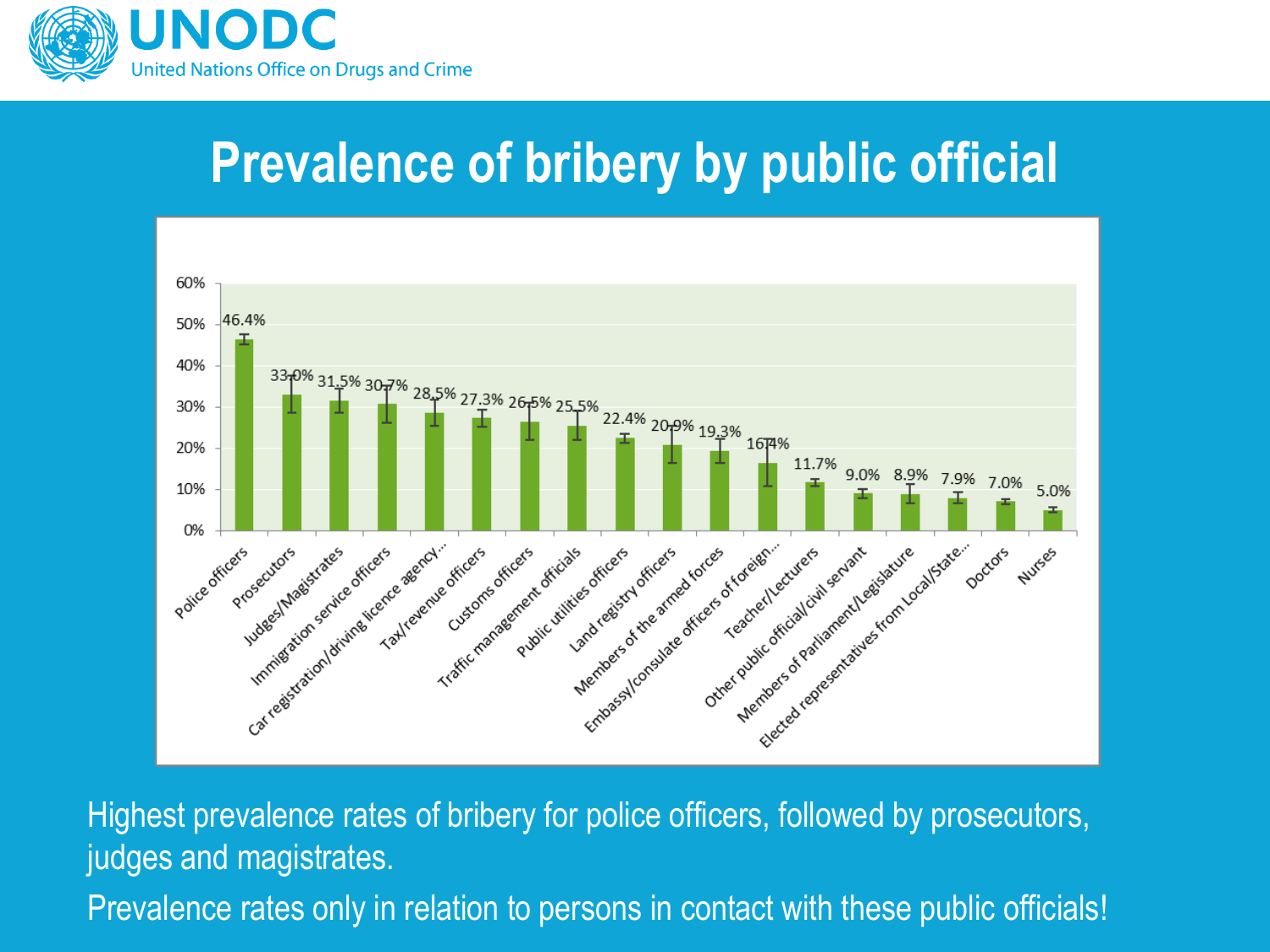

#### **Reporting bribery**

Of all bribe-payers, only 4.4% reported their experience to any official or unofficial authority.

Of those cases that were reported, most were reported to an official authority, but many also reported the case to an unofficial authority.

After filing an official report, 1/3 said there was no follow-up, 1/5 was told not go ahead with the report, 1/10 suffered negative consequences.



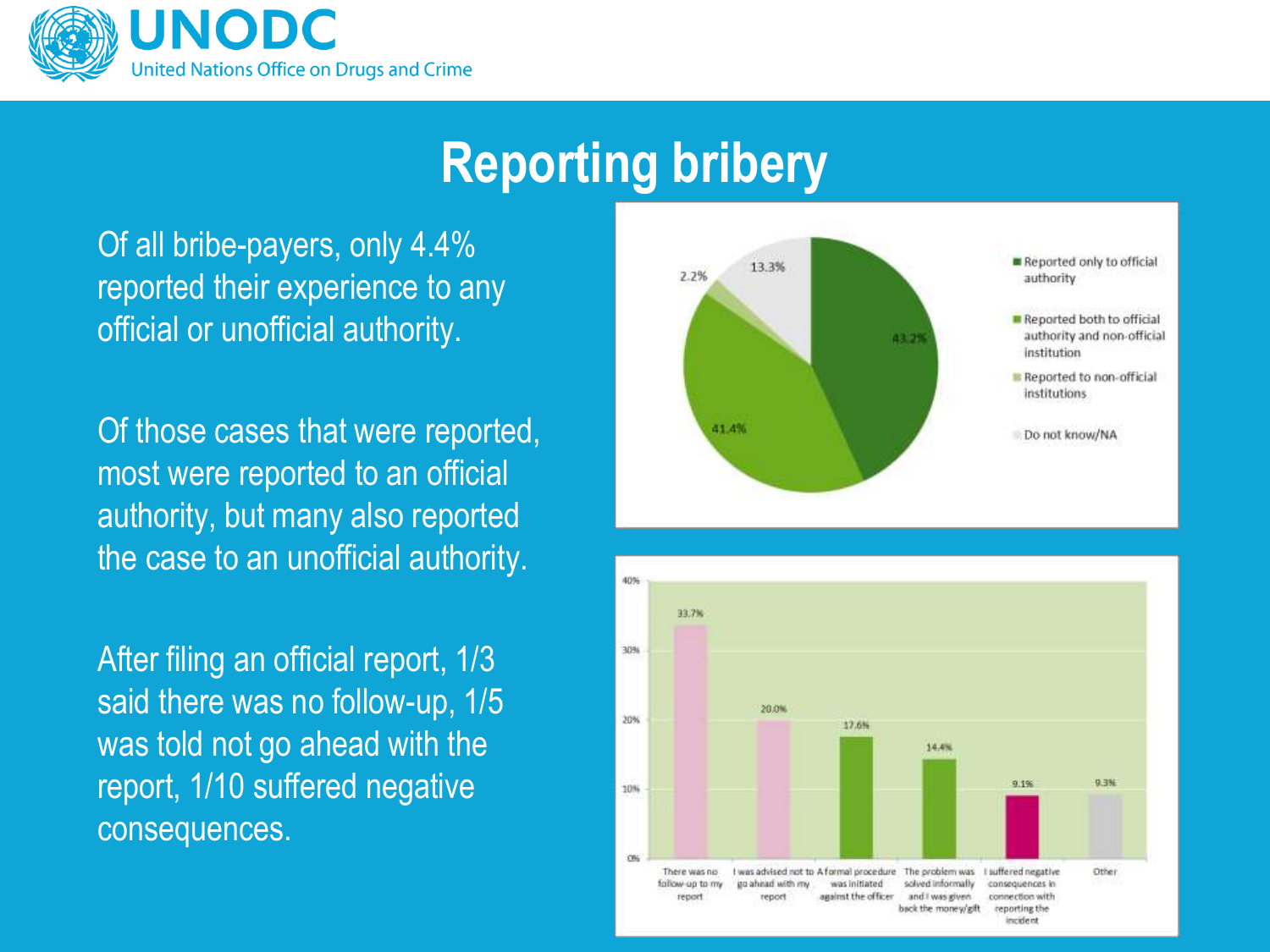

#### **Manual on corruption surveys**

A tool to ensure ownership and sustainability of corruption surveys.

**Objective**: provide countries with practical guidance to develop, plan and implement sample surveys on households and businesses to measure the prevalence of bribery at national level, modalities and scope of bribery, public attitudes towards corruption and anti-corruption.

#### **Main contents**

- How to plan a corruption survey
- How to develop the methodology of the survey
- How to field a corruption survey
- How to analyse survey results and produce data for SDG indicator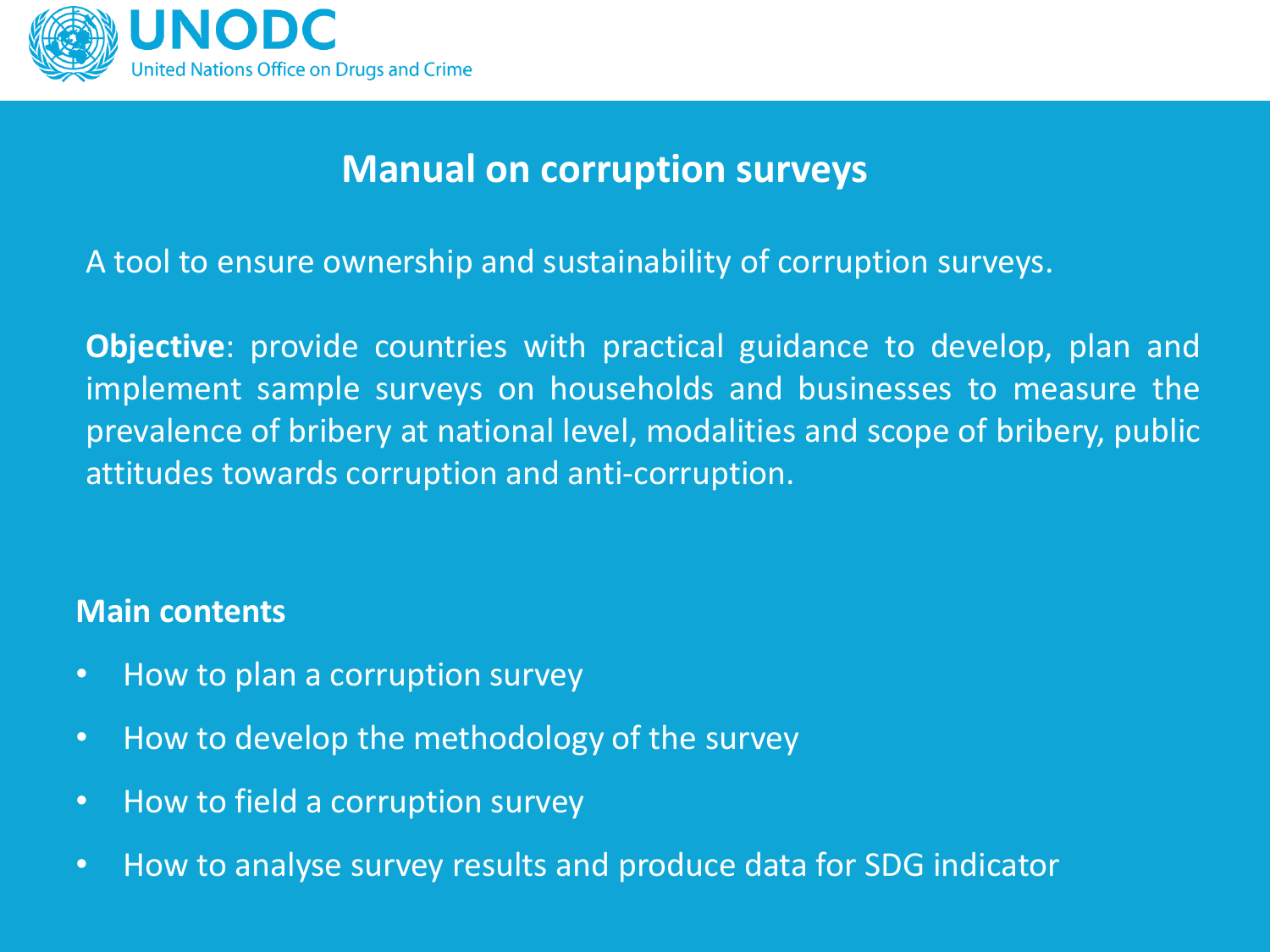

#### **Manual on corruption surveys**

#### **Task-force led by UNODC, UNODC-INEGI Centre of Excellence, UNDP**

- Task force of more than 20 experts on corruption measurement from national statistical offices, academics, private sector, international agencies, NGOs
- Timeline: September 2016 December 2017 (1st meeting in Oct. 2016, 2<sup>nd</sup> meeting in April 2017)
- Draft will be submitted to IAEG-SDG, the UN Statistical Commission body supervising work on SDG indicators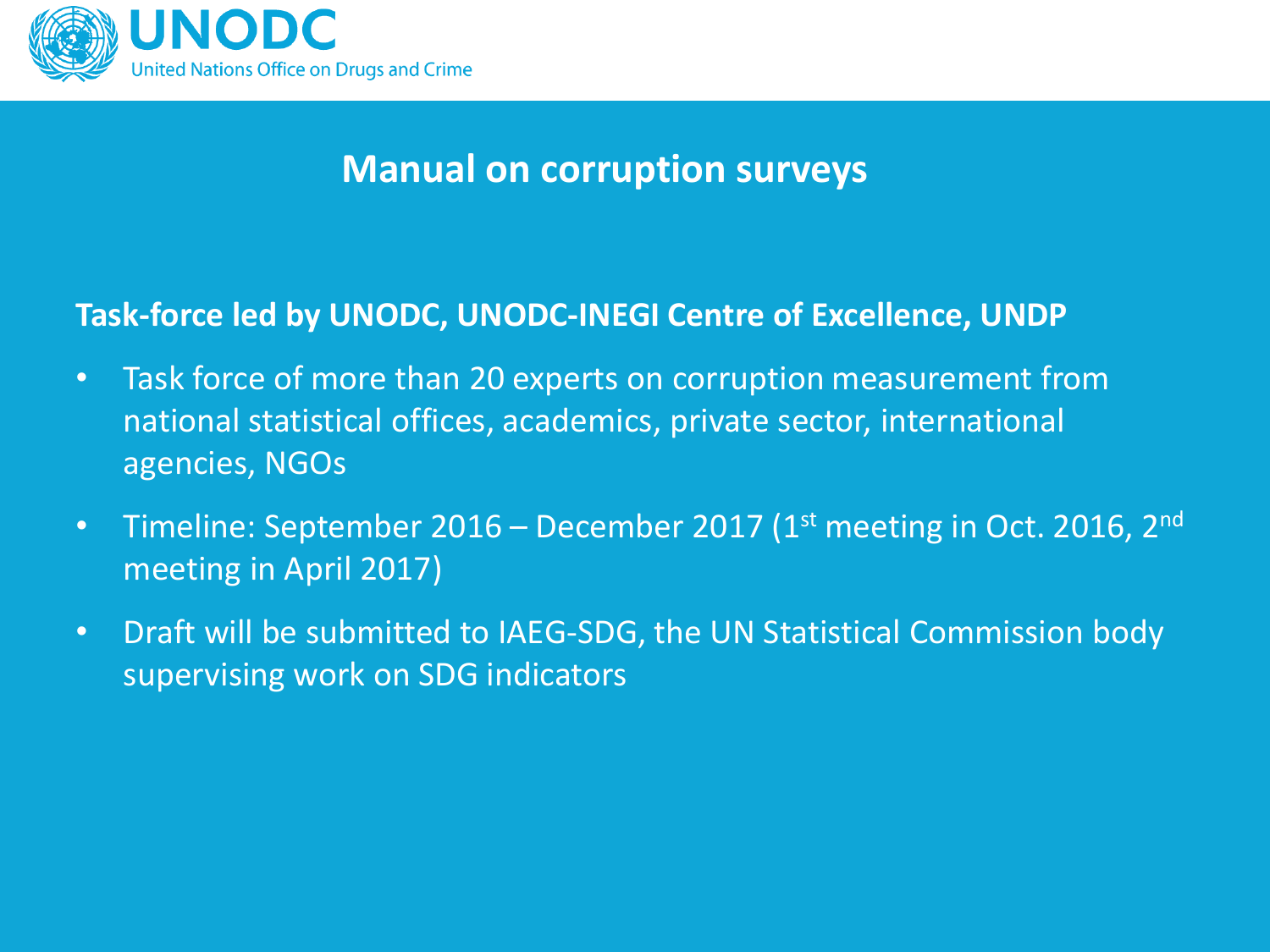

Thank you for your attention

http://www.unodc.org/unodc/en/data-and-analysis/corruption.html